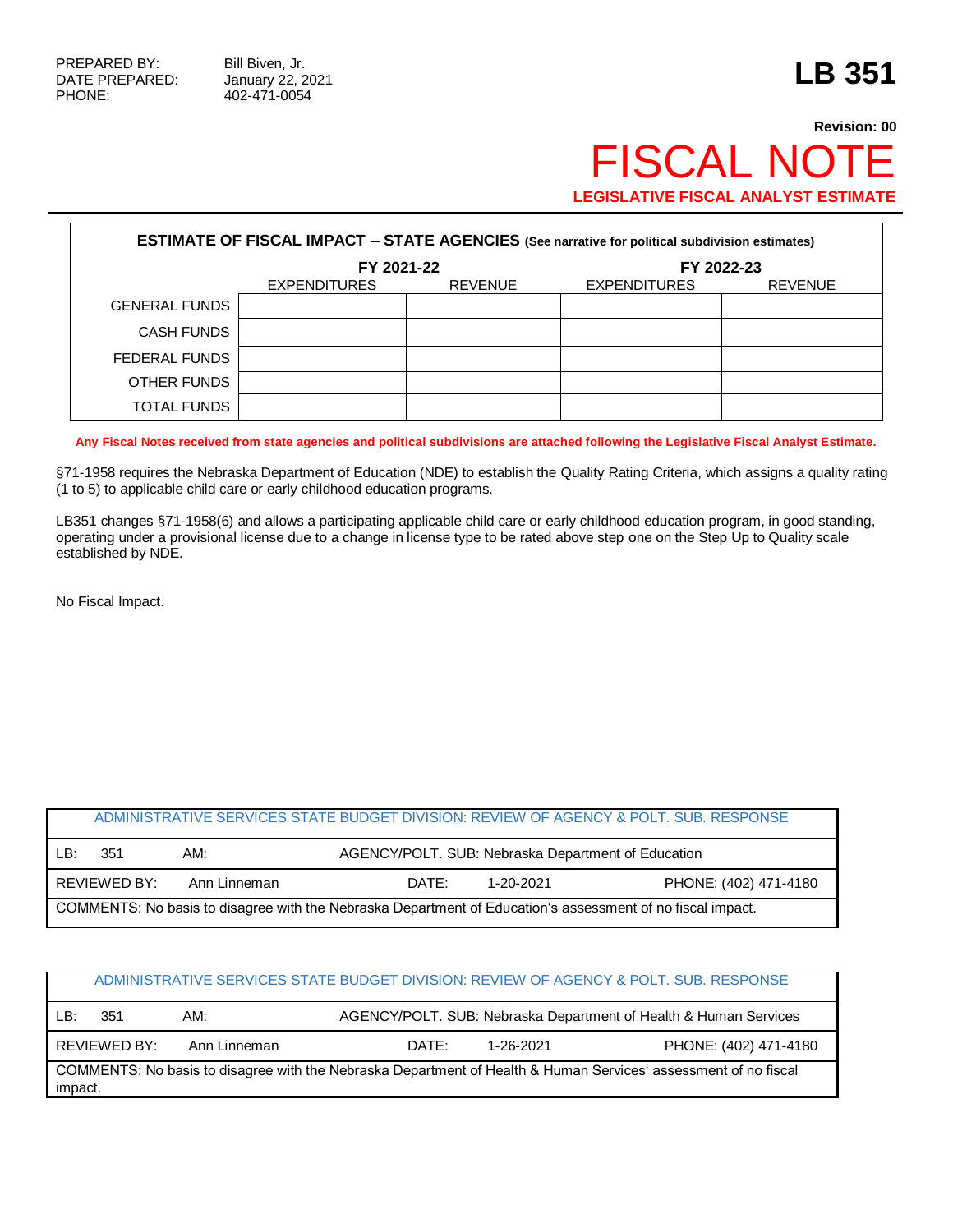**LB**(1) **351 FISCAL NOTE 2021**

## **ESTIMATE PROVIDED BY STATE AGENCY OR POLITICAL SUBDIVISION** State Agency or Political Subdivision Name:(2) Department of Health and Human Services Prepared by: (3) Mike Michalski Date Prepared 1-21-2021 Phone: (5) 471-6719 **FY 2021-2022 FY 2022-2023** EXPENDITURES REVENUE EXPENDITURES REVENUE **GENERAL FUNDS CASH FUNDS FEDERAL FUNDS OTHER FUNDS TOTAL FUNDS** \$0 \$0 \$0 \$0

Return by date specified or 72 hours prior to public hearing, whichever is earlier.

Explanation of Estimate:

There is no fiscal impact to the Department of Health and Human Services.

| <b>MAJOR OBJECTS OF EXPENDITURE</b> |                     |           |                     |                     |  |
|-------------------------------------|---------------------|-----------|---------------------|---------------------|--|
| PERSONAL SERVICES:                  |                     |           |                     |                     |  |
|                                     | NUMBER OF POSITIONS |           | 2021-2022           | 2022-2023           |  |
| POSITION TITLE                      | $21 - 22$           | $22 - 23$ | <b>EXPENDITURES</b> | <b>EXPENDITURES</b> |  |
|                                     |                     |           |                     |                     |  |
|                                     |                     |           |                     |                     |  |
|                                     |                     |           |                     |                     |  |
|                                     |                     |           |                     |                     |  |
|                                     |                     |           |                     |                     |  |
|                                     |                     |           |                     |                     |  |
|                                     |                     |           |                     |                     |  |
|                                     |                     |           |                     |                     |  |
|                                     |                     |           |                     |                     |  |
|                                     |                     |           |                     |                     |  |
|                                     |                     |           |                     |                     |  |
|                                     |                     |           |                     |                     |  |
|                                     |                     |           |                     |                     |  |
|                                     |                     |           |                     |                     |  |
|                                     |                     |           |                     |                     |  |
|                                     |                     |           | \$C                 | \$0                 |  |